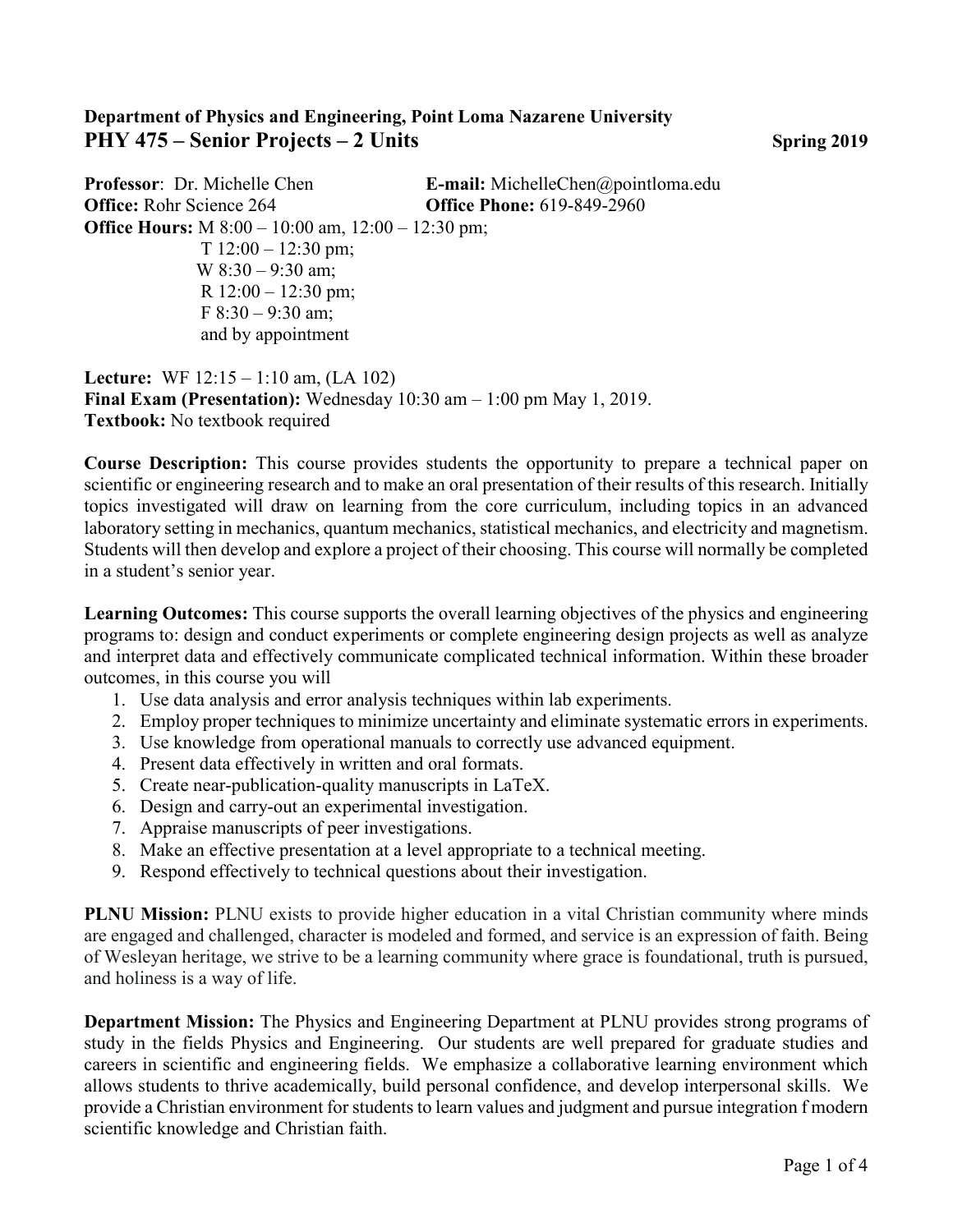**Attendance and Participation**: Attendance is expected at each class session. In the event of an absence you are responsible for the material covered in class and the assignments given that day.

Regular and punctual attendance at all classes is considered essential to optimum academic achievement. If the student is absent from more than 10 percent of class meetings, the faculty member can file a written report which may result in de-enrollment. If the absences exceed 20 percent, the student may be deenrolled without notice until the university drop date or, after that date, receive the appropriate grade for their work and participation. See [Attendance Policy](https://catalog.pointloma.edu/content.php?catoid=28&navoid=1761#Class_Attendance) in the in the Undergraduate Academic Catalog.

**Class Enrollment:** It is the student's responsibility to maintain his/her class schedule. Should the need arise to drop this course (personal emergencies, poor performance, etc.), the student has the responsibility to follow through (provided the drop date meets the stated calendar deadline established by the university), not the instructor. Simply ceasing to attend this course or failing to follow through to arrange for a change of registration (drop/add) may easily result in a grade of F on the official transcript.

**Academic Accommodations:** While all students are expected to meet the minimum standards for completion of this course as established by the instructor, students with disabilities may require academic adjustments, modifications or auxiliary aids/services. At Point Loma Nazarene University (PLNU), these students are requested to register with the Disability Resource Center (DRC), located in the Bond Academic Center. [\(DRC@pointloma.edu](mailto:DRC@pointloma.edu) or 619-849-2486). The DRC's policies and procedures for assisting such students in the development of an appropriate academic adjustment plan (AP) allows PLNU to comply with Section 504 of the Rehabilitation Act and the Americans with Disabilities Act. Section 504 (a) prohibits discrimination against students with special needs and guarantees all qualified students equal access to and benefits of PLNU programs and activities. After the student files the required documentation, the DRC, in conjunction with the student, will develop an AP to meet that student's specific learning needs. The DRC will thereafter email the student's AP to all faculty who teach courses in which the student is enrolled each semester. The AP must be implemented in all such courses.

If students do not wish to avail themselves of some or all of the elements of their AP in a particular course, it is the responsibility of those students to notify their professor in that course. PLNU highly recommends that DRC students speak with their professors during the first two weeks of each semester about the applicability of their AP in that particular course and/or if they do not desire to take advantage of some or all of the elements of their AP in that course.

**Academic Honesty:** Students should demonstrate academic honesty by doing original work and by giving appropriate credit to the ideas of others. Academic dishonesty is the act of presenting information, ideas, and/or concepts as one's own when in reality they are the results of another person's creativity and effort. A faculty member who believes a situation involving academic dishonesty has been detected may assign a failing grade for that assignment or examination, or, depending on the seriousness of the offense, for the course. Faculty should follow and students may appeal using the procedure in the university Catalog. See [the catalog](https://catalog.pointloma.edu/content.php?catoid=28&navoid=1761#Academic_Honesty) for definitions of kinds of academic dishonesty and for further policy information.

**Final Exam: Date and Time:** The final exam date and time is set by the university at the beginning of the semester and may not be changed by the instructor. This schedule can be found on the university website and in the course calendar. No requests for early examinations will be approved. Only in the case that a student is required to take three exams during the same day of finals week, is an instructor authorized to consider changing the exam date and time for that particular student.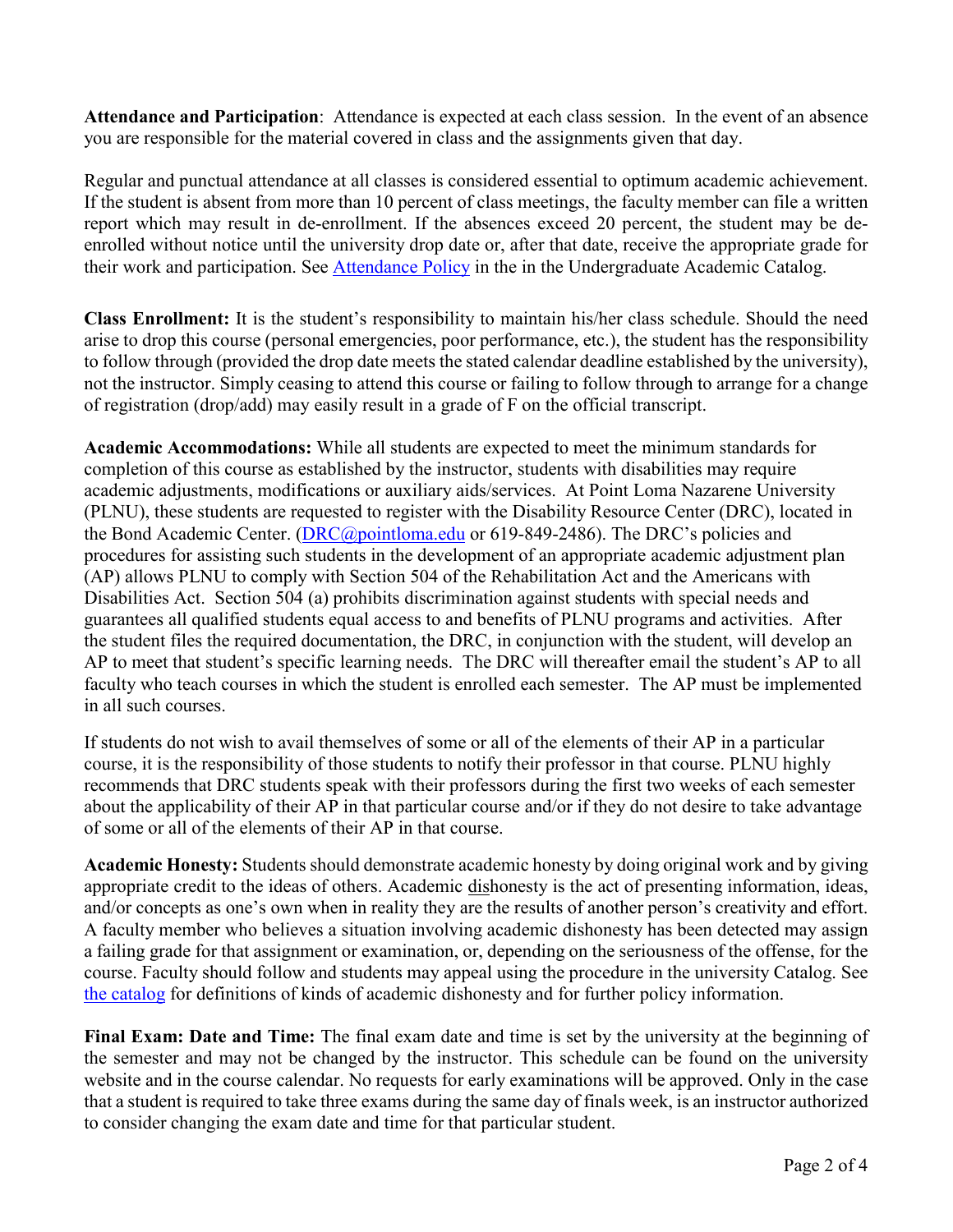**Copyright Protected Materials:** Point Loma Nazarene University, as a non-profit educational institution, is entitled by law to use materials protected by the US Copyright Act for classroom education. Any use of those materials outside the class may violate the law.

**Credit Hour:** In the interest of providing sufficient time to accomplish the stated course learning outcomes, this class meets the PLNU credit hour policy for a 2 unit class delivered over 15 weeks. Specific details about how the class meets the credit hour requirements can be provided upon request.

**Progress: In-Class and Take-Home Tasks:** There will be assignments assigned on CANVAS. They are meant to keep you on track for your project.

**Final Paper:** You will write a publication quality paper on your project with LaTex.

**Final Presentation:** You will present your project with your group during final exam time. **Final Examination Policy:** Successful completion of this class requires taking the final examination **on its scheduled day (Wednesday May 1, 2019, 10:30 am – 1:00 pm)**.

**Assessment and Grading:** The points you receive during the course are weighted accordingly:

| Progress: In-class and Take-Home Tasks | 50 $\%$          |
|----------------------------------------|------------------|
| Final Paper                            | $25\%$           |
| <b>Final Presentation</b>              | $25 \frac{9}{6}$ |

The grade you earn in this course is based on the following scale:

| A   A -   B +   B   B -   C +   C   C -   D +   D   D -                                                                                                         |  |  |  |                                                                     |  |
|-----------------------------------------------------------------------------------------------------------------------------------------------------------------|--|--|--|---------------------------------------------------------------------|--|
| $S \geq$ 91.0 89.5 87.5 81.0 79.5 77.5 71.0 69.5 67.5 61.0                                                                                                      |  |  |  |                                                                     |  |
| $  \gg_{\geq}  \gg_{\geq}  \gg_{\geq}  \gg_{\geq}  \gg_{\geq}  \gg_{\geq}  \gg_{\geq}  \gg_{\geq}  \gg_{\geq}  \gg_{\geq}  \gg_{\geq}  \gg_{\geq}  \gg_{\geq} $ |  |  |  |                                                                     |  |
|                                                                                                                                                                 |  |  |  | 89.5   87.5   81.0   79.5   77.5   71.0   69.5   67.5   61.0   57.0 |  |

**A final grade will be given ONLY AFTER you remove and clean up your setup in the building!** 

## **Tentative Course Calendar**

| Date         | In Class                       | <b>Items Due</b>         | Project                   |  |
|--------------|--------------------------------|--------------------------|---------------------------|--|
|              |                                |                          |                           |  |
| <b>Wk 01</b> | Introductions                  |                          | Initial Thoughts          |  |
| M 01/09/19   |                                |                          |                           |  |
| Wk 03        | Discuss Initial Ideas          | Initial Ideas            | Think/Develop/Discuss     |  |
| 01/24/17     |                                |                          | Talk with Professors      |  |
| Wk 04        | Present Proposal and Timeline/ | Draft of Proposal<br>and | Supplies<br>Gather<br>and |  |
| 01/31/17     | Peer Review Proposal           | Timeline Due             | <b>Construct Project</b>  |  |